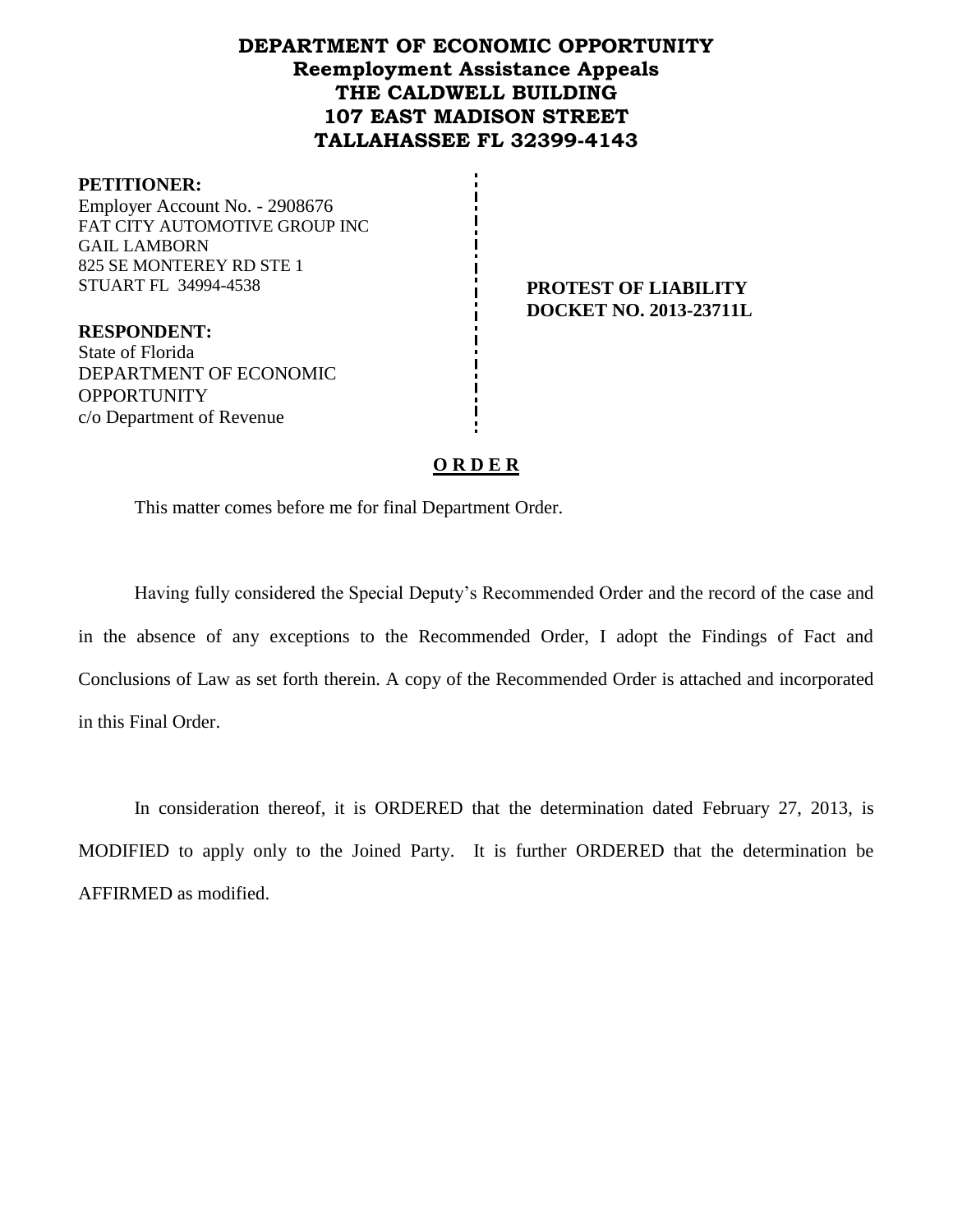#### **JUDICIAL REVIEW**

Any request for judicial review must be initiated within 30 days of the date the Order was filed. Judicial review is commenced by filing one copy of a *Notice of Appeal* with the DEPARTMENT OF ECONOMIC OPPORTUNITY at the address shown at the top of this Order and a second copy, with filing fees prescribed by law, with the appropriate District Court of Appeal. It is the responsibility of the party appealing to the Court to prepare a transcript of the record. If no court reporter was at the hearing, the transcript must be prepared from a copy of the Special Deputy's hearing recording, which may be requested from the Office of Appeals.

Cualquier solicitud para revisión judicial debe ser iniciada dentro de los 30 días a partir de la fecha en que la Orden fue registrada. La revisión judicial se comienza al registrar una copia de un *Aviso de Apelación* con la Agencia para la Innovación de la Fuerza Laboral [*DEPARTMENT OF ECONOMIC OPPORTUNITY]* en la dirección que aparece en la parte superior de este *Orden* y una segunda copia, con los honorarios de registro prescritos por la ley, con el Tribunal Distrital de Apelaciones pertinente. Es la responsabilidad de la parte apelando al tribunal la de preparar una transcripción del registro. Si en la audiencia no se encontraba ningún estenógrafo registrado en los tribunales, la transcripción debe ser preparada de una copia de la grabación de la audiencia del Delegado Especial [*Special Deputy*], la cual puede ser solicitada de la Oficina de Apelaciones.

Nenpòt demann pou yon revizyon jiridik fèt pou l kòmanse lan yon peryòd 30 jou apati de dat ke Lòd la te depoze a. Revizyon jiridik la kòmanse avèk depo yon kopi yon *Avi Dapèl* ki voye bay DEPARTMENT OF ECONOMIC OPPORTUNITY lan nan adrès ki parèt pi wo a, lan tèt *Lòd* sa a e yon dezyèm kopi, avèk frè depo ki preskri pa lalwa, bay Kou Dapèl Distrik apwopriye a. Se responsabilite pati k ap prezante apèl la bay Tribinal la pou l prepare yon kopi dosye a. Si pa te gen yon stenograf lan seyans lan, kopi a fèt pou l prepare apati de kopi anrejistreman seyans lan ke Adjwen Spesyal la te fè a, e ke w ka mande Biwo Dapèl la voye pou ou.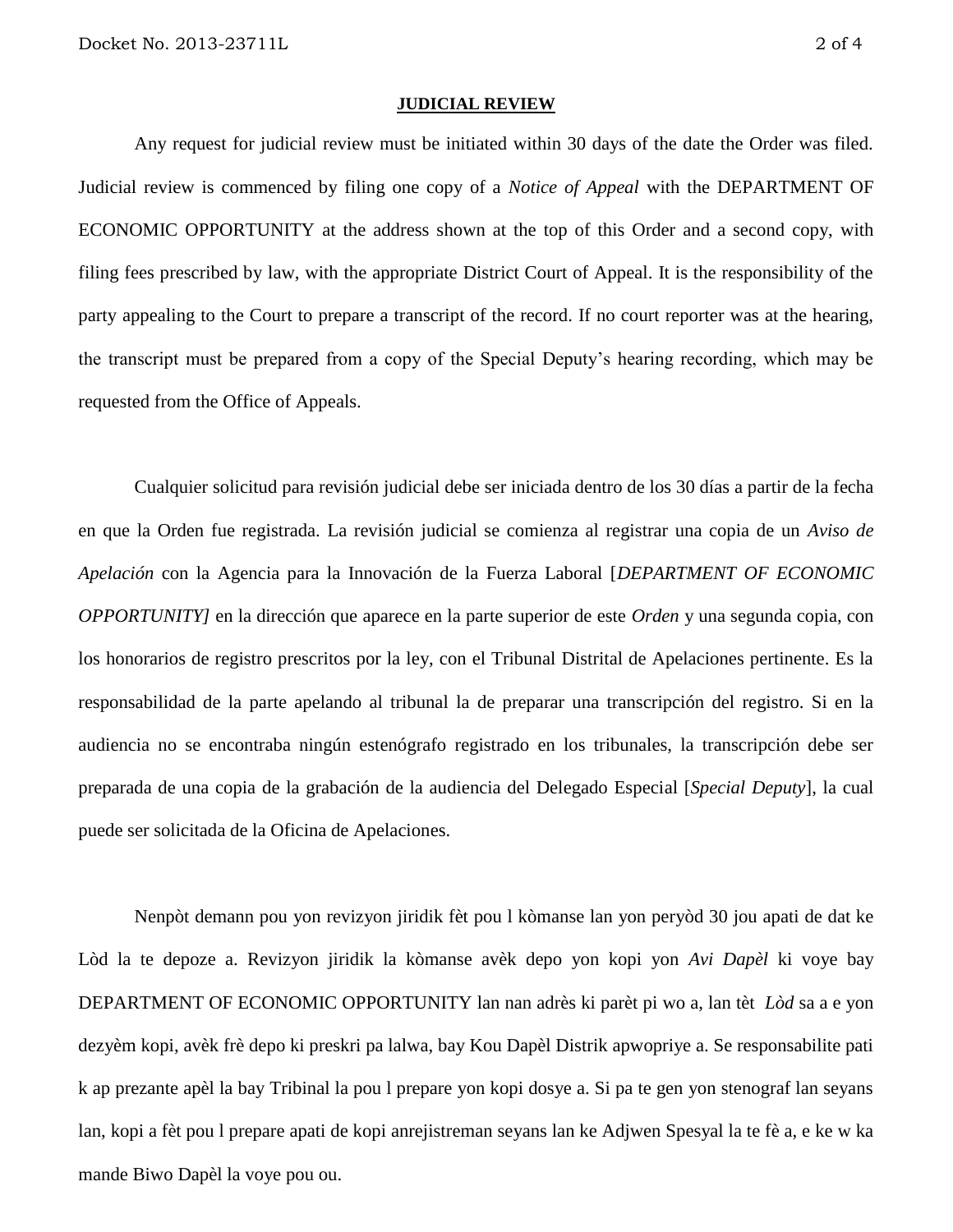DONE and ORDERED at Tallahassee, Florida, this \_\_\_\_\_\_\_ day of **July, 2013**.



Altemese Smith, Bureau Chief, Reemployment Assistance Program DEPARTMENT OF ECONOMIC OPPORTUNITY

FILED ON THIS DATE PURSUANT TO § 120.52, FLORIDA STATUTES, WITH THE DESIGNATED DEPARTMENT CLERK, RECEIPT OF WHICH IS HEREBY ACKNOWLEDGED.

 $\overline{\phantom{a}}$  ,  $\overline{\phantom{a}}$  ,  $\overline{\phantom{a}}$  ,  $\overline{\phantom{a}}$  ,  $\overline{\phantom{a}}$  ,  $\overline{\phantom{a}}$  ,  $\overline{\phantom{a}}$  ,  $\overline{\phantom{a}}$ DEPUTY CLERK DATE

## **CERTIFICATE OF SERVICE**

**I HEREBY CERTIFY that true and correct copies of the foregoing Final Order have been furnished to the persons listed below in the manner described, on the \_\_\_\_\_\_\_ day of July, 2013**.

Shinew D.F

SHANEDRA Y. BARNES, Special Deputy Clerk DEPARTMENT OF ECONOMIC **OPPORTUNITY** Reemployment Assistance Appeals 107 EAST MADISON STREET TALLAHASSEE FL 32399-4143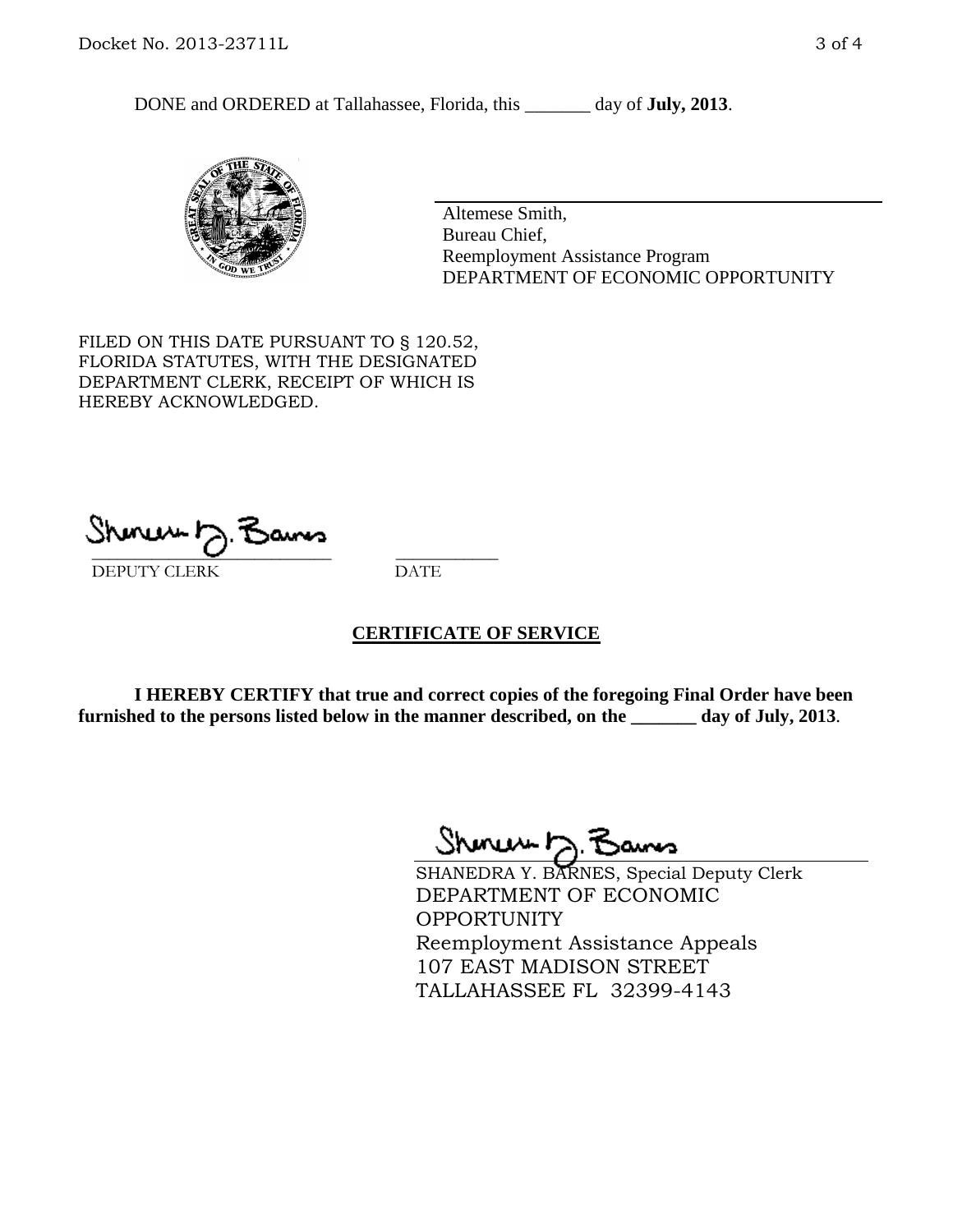By U.S. Mail:

 FAT CITY AUTOMOTIVE GROUP INC GAIL LAMBORN 825 SE MONTEREY RD STE 1 STUART FL 34994-4538

### ANTONIO CARDONA 2711 S 27TH STREET FT PIERCE FL 34981-6007

DEPARTMENT OF REVENUE ATTN: JODY BURKE - CCOC #1-4866 5050 WEST TENNESSEE STREET TALLAHASSEE FL 32399

MAITLAND TAX ATTN GORDON HERGET SUITE 160 2301 MAITLAND CENTER PARKWAY MAITLAND FL 32751-4192

State of Florida DEPARTMENT OF ECONOMIC OPPORTUNITY c/o Department of Revenue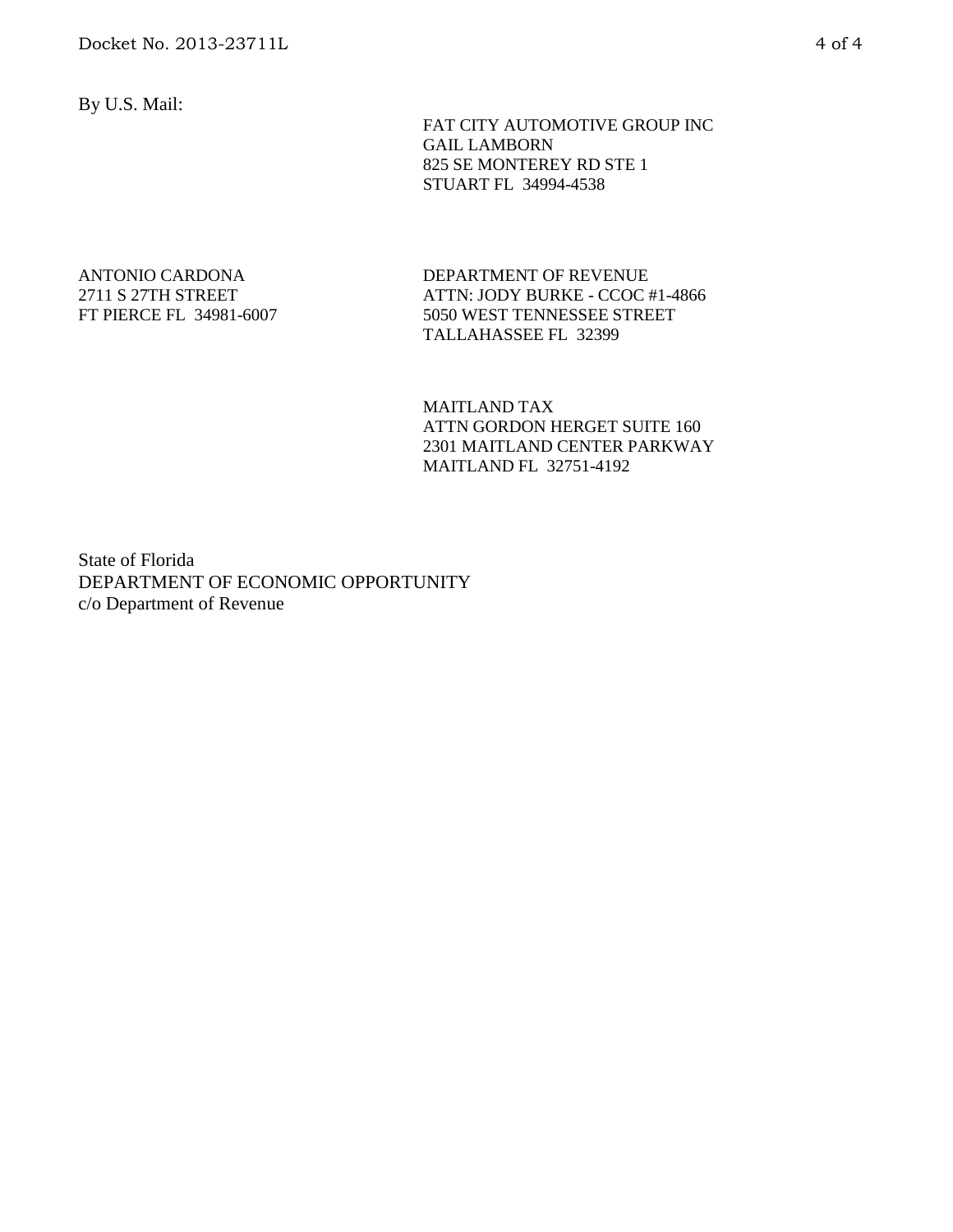## **DEPARTMENT OF ECONOMIC OPPORTUNITY Reemployment Assistance Appeals**

MSC 347 CALDWELL BUILDING 107 EAST MADISON STREET TALLAHASSEE FL 32399-4143

| <b>PETITIONER:</b> |  |
|--------------------|--|
|--------------------|--|

Employer Account No. - 2908676 FAT CITY AUTOMOTIVE GROUP INC GAIL LAMBORN 825 SE MONTEREY RD STE 1 STUART FL 34994-4538

> **PROTEST OF LIABILITY DOCKET NO. 2013-23711L**

**RESPONDENT:** State of Florida DEPARTMENT OF ECONOMIC **OPPORTUNITY** c/o Department of Revenue

# **RECOMMENDED ORDER OF SPECIAL DEPUTY**

TO: Altemese Smith, Bureau Chief, Reemployment Assistance Program DEPARTMENT OF ECONOMIC OPPORTUNITY

This matter comes before the undersigned Special Deputy pursuant to the Petitioner's protest of the Respondent's determination dated February 27, 2013.

After due notice to the parties, a telephone hearing was held on May 7, 2013. The Petitioner, represented by its manager, appeared and testified. The Respondent, represented by a Department of Revenue investigator, appeared and testified. The Joined Party appeared and testified.

The record of the case, including the recording of the hearing and any exhibits submitted in evidence, is herewith transmitted. Proposed Findings of Fact and Conclusions of Law were not received.

### **Issue:**

Whether services performed for the Petitioner by the Joined Party and other individuals constitute insured employment pursuant to Sections 443.036(19), 443.036(21); 443.1216, Florida Statutes, and if so, the effective date of the liability.

## **Findings of Fact:**

- 1. The Petitioner is a corporation which was formed to operate an automobile sales and repair business.
- 2. In 2012, the Petitioner was seeking to hire an individual to work as an automobile detailer. The Petitioner advertised the position on Craigslist, and the Joined Party responded to the advertisement. The Joined Party had previously worked as an automobile detailer, and was thoroughly familiar with the process of detailing an automobile. The Petitioner's manager interviewed the Joined Party, and informed the Joined Party that he would receive 50% of the fee that the Petitioner charged its customers for detailing services. The parties did not enter into any written agreement or contract, and there was no discussion during the interview regarding whether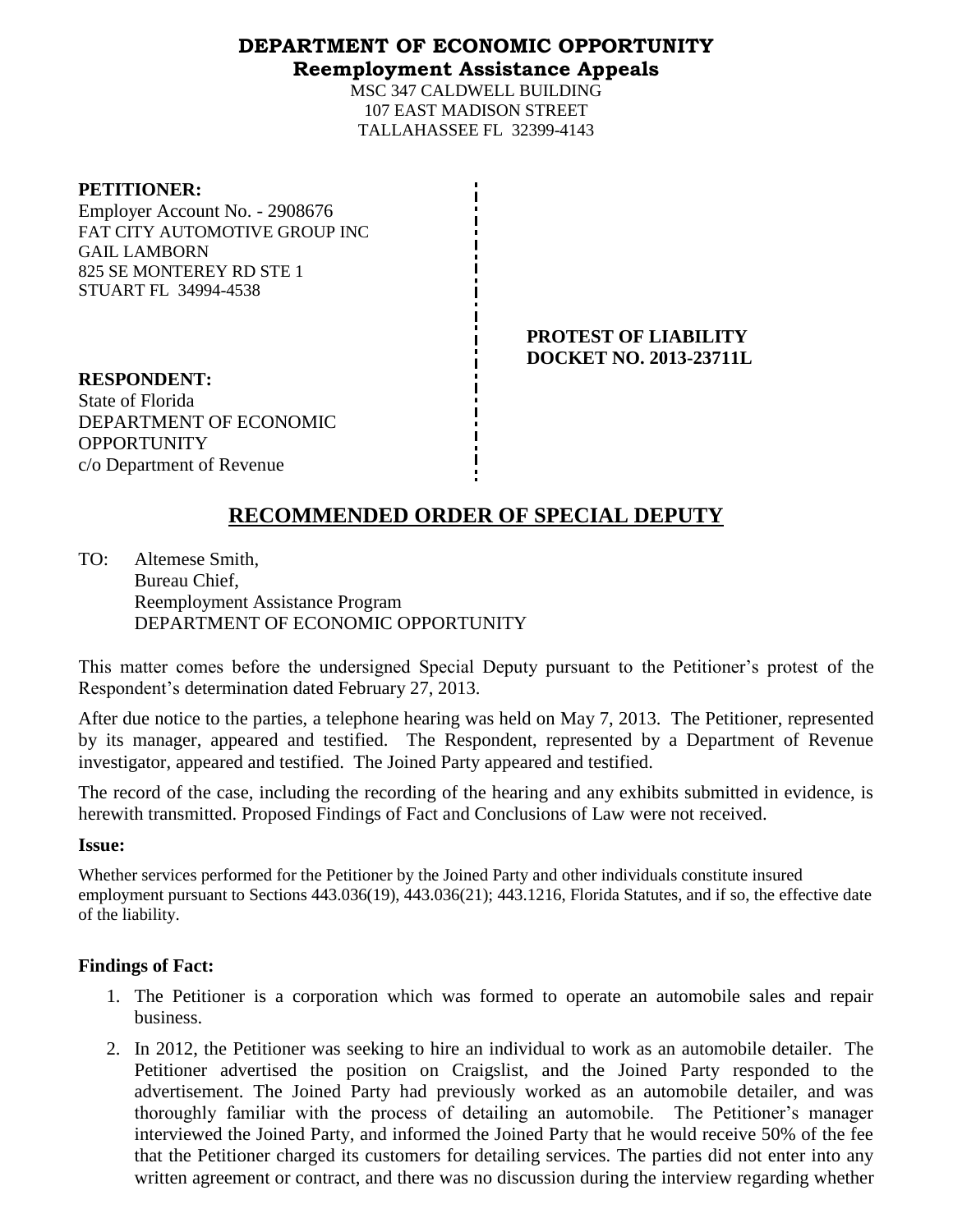the Joined Party would be considered the Petitioner's employee or an independent contractor. The Joined Party began performing services for the Petitioner on June 8, 2012

- 3. The Joined Party was not in business for himself and did not have an occupational license. The Joined Party believed that he was an employee of the Petitioner. Approximately one month after he began performing services, the Joined Party learned that he would be receiving a 1099 from the employer, and not a W-2.
- 4. The Joined Party was not trained to perform detailing work due to his previous experience performing detailing services prior to his relationship with the Petitioner. The Petitioner set the fee that it charged its customers, collected the fee from its customers, and distributed the Joined Party's portion of the fee to the Joined Party approximately once per week.
- 5. The Joined Party worked during the Petitioner's business hours, and began working at 9:00 a.m. each day. The claimant left each day after all work was complete and he was instructed to do so by the manager. The Joined Party asked the manager at the end of each work day whether there would be work available the following day. The Joined Party was expected to notify the manager if he was unavailable to work.
- 6. The Joined Party was required to personally perform the work. The manager occasionally inspected the Joined Party's work, and required that the Joined Party redo work that did not meet the manager's expectations.
- 7. The Petitioner provided the place of work and all equipment which was needed to perform the work including hoses, chemicals, wax, and a vacuum. The Joined Party did not have any expenses associated with the work, and did not have an investment in the business.
- 8. The Petitioner required that the Joined Party perform services outside of those of a detailer. The Petitioner's manager required that the Joined Party clean the shop, trim hedges, and take out the trash. The manager set the rate of compensation for these tasks, and added the additional compensation to the Joined Party's pay whenever these tasks were performed.
- 9. The Petitioner did not provide the Joined Party with any fringe benefits such as paid sick days, paid vacations, paid holidays, or health insurance.
- 10. Either party had the right to terminate the relationship at any time without incurring liability for breach of contract.
- 11. The Joined Party filed a claim for unemployment compensation benefits, now known as reemployment assistance benefits, after his services with the Petitioner ceased. When the Joined Party did not receive credit for his earnings with the Petitioner a *Request for Reconsideration of Monetary Determination* was filed and an investigation was conducted by the Department of Revenue to determine if the Joined Party performed services for the Petitioner as an employee or as an independent contractor. On February 27, 2013, the Department of Revenue issued a determination holding that the Joined Party was the Petitioner's employee retroactive to June 8, 2012. The Petitioner filed a timely protest.

## **Conclusions of Law:**

- 12. The issue in this case, whether services performed for the Petitioner by the Joined Party and other individuals constitute employment subject to the Florida Reemployment Assistance Program Law, is governed by Chapter 443, Florida Statutes. Section 443.1216(1)(a)2., Florida Statutes, provides that employment subject to the chapter includes service performed by individuals under the usual common law rules applicable in determining an employer-employee relationship.
- 13. The Supreme Court of the United States held that the term "usual common law rules" is to be used in a generic sense to mean the "standards developed by the courts through the years of adjudication." United States v. W.M. Webb, Inc., 397 U.S. 179 (1970).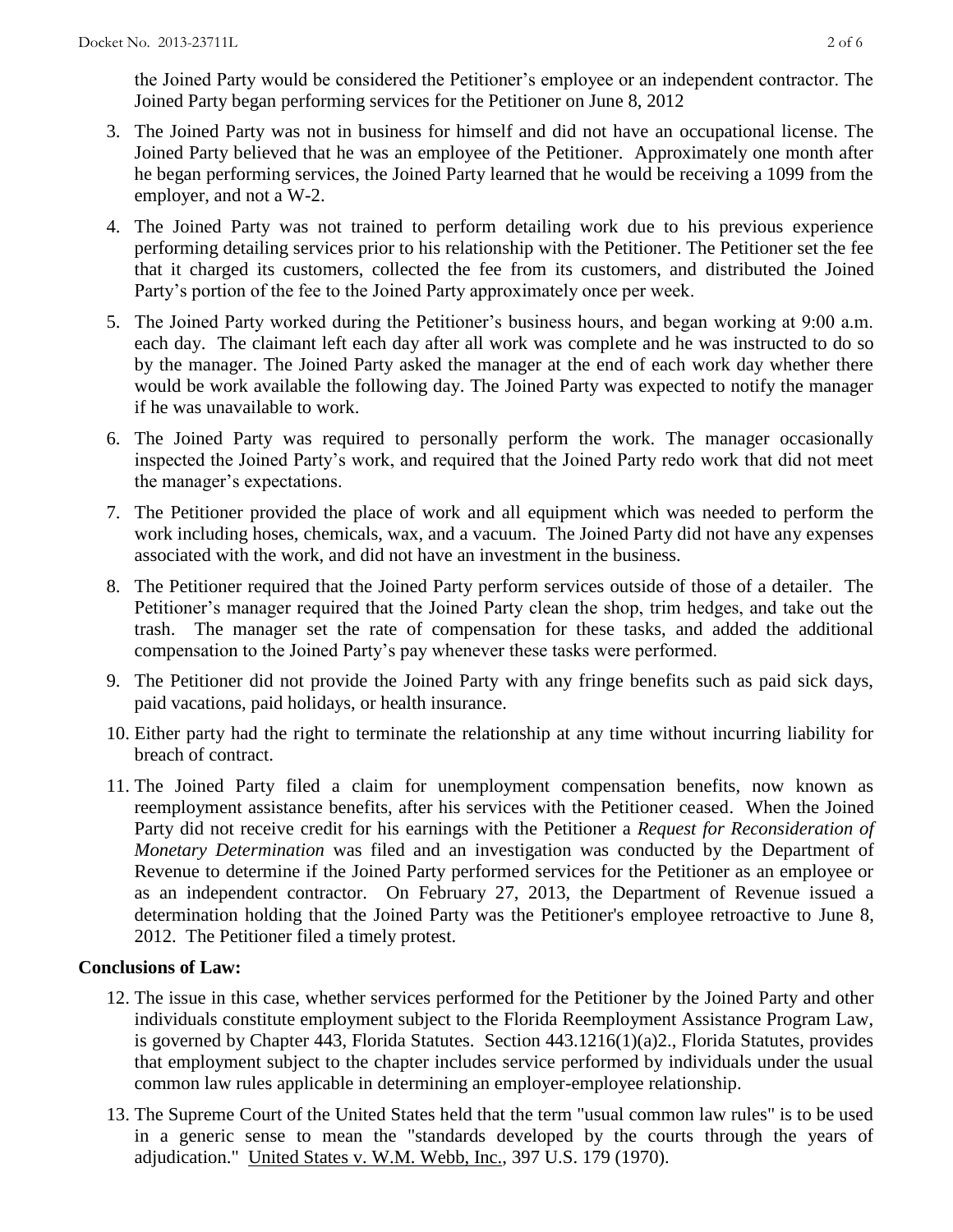- 14. The Supreme Court of Florida adopted and approved the tests in 1 Restatement of Law, Agency 2d Section 220 (1958), for use to determine if an employment relationship exists. See Cantor v. Cochran, 184 So.2d 173 (Fla. 1966); Miami Herald Publishing Co. v. Kendall, 88 So.2d 276 (Fla. 1956); Magarian v. Southern Fruit Distributors, 1 So.2d 858 (Fla. 1941); see also Kane Furniture Corp. v. R. Miranda, 506 So.2d 1061 (Fla. 2d DCA 1987). In Brayshaw v. Agency for Workforce Innovation, et al; 58 So.3d 301 (Fla. 1st DCA 2011) the court stated that the statute does not refer to other rules or factors for determining the employment relationship and, therefore, the Department is limited to applying only Florida common law in determining the nature of an employment relationship.
- 15. Restatement of Law is a publication, prepared under the auspices of the American Law Institute, which explains the meaning of the law with regard to various court rulings. The Restatement sets forth a nonexclusive list of factors that are to be considered when judging whether a relationship is an employment relationship or an independent contractor relationship.
- 16. 1 Restatement of Law, Agency 2d Section 220 (1958) provides:
	- (1) A servant is a person employed to perform services for another and who, in the performance of the services, is subject to the other's control or right of control.
	- (2) The following matters of fact, among others, are to be considered:
		- (a) the extent of control which, by the agreement, the business may exercise over the details of the work;
		- (b) whether or not the one employed is engaged in a distinct occupation or business;
		- (c) the kind of occupation, with reference to whether, in the locality, the work is usually done under the direction of the employer or by a specialist without supervision;
		- (d) the skill required in the particular occupation;
		- (e) whether the employer or the worker supplies the instrumentalities, tools, and the place of work for the person doing the work;
		- (f) the length of time for which the person is employed;
		- (g) the method of payment, whether by the time or by the job;
		- (h) whether or not the work is a part of the regular business of the employer;
		- (i) whether or not the parties believe they are creating the relation of master and servant;
		- (j) whether the principal is or is not in business.
- 17. Comments in the Restatement explain that the word "servant" does not exclusively connote manual labor, and the word "employee" has largely replaced "servant" in statutes dealing with various aspects of the working relationship between two parties.
- 18. In Department of Health and Rehabilitative Services v. Department of Labor & Employment Security, 472 So.2d 1284 (Fla. 1<sup>st</sup> DCA 1985) the court confirmed that the factors listed in the Restatement are the proper factors to be considered in determining whether an employer-employee relationship exists. However, in citing La Grande v. B&L Services, Inc., 432 So.2d 1364, 1366 (Fla.  $1<sup>st</sup> DCA$  1983), the court acknowledged that the question of whether a person is properly classified an employee or an independent contractor often cannot be answered by reference to "hard and fast" rules, but rather must be addressed on a case-by-case basis.
- 19. There was no written agreement or contract between the parties. The only evidence of an agreement of any kind is that the manager told the Joined Party that the Joined Party would be paid 50% of the detailing fee that the Petitioner charged to its customers and the claimant agreed to perform services at that rate. The fact that Joined Party accepted the offer of work does not necessarily establish an independent contractor relationship, especially since there was no meeting of the minds as to the status of the work relationship. In Keith v. News & Sun Sentinel Co., 667 So.2d 167 (Fla. 1995) the Court held that in determining the status of a working relationship, the agreement between the parties should be examined if there is one. In providing guidance on how to proceed absent an express agreement the Court stated "In the event that there is no express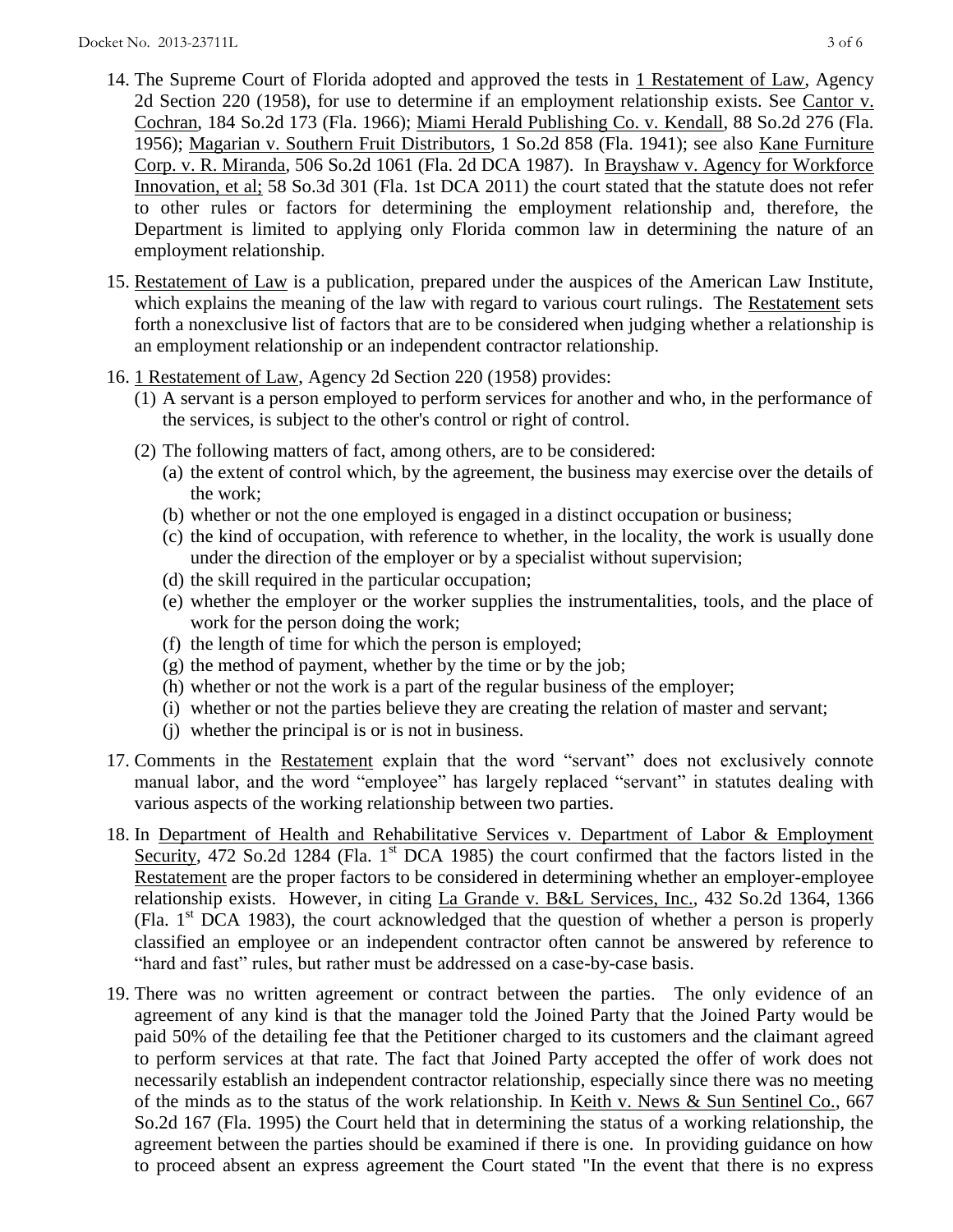.

agreement and the intent of the parties cannot be otherwise determined, courts must resort to a fact specific analysis under the Restatement based on the actual practice of the parties." Id. At 171.

- 20. The Petitioner's business is an automobile sales and repair business. The services that the Petitioner provides to its customers, and for which it charges its customers a fee, include auto detailing. The Joined Party's services as a detailer were not separate and distinct from the employer's business, but were a part of the Petitioner's business. The Petitioner provided the place of work and everything that was needed to perform the work. The Joined Party did not have any expenses in connection with the work and was not at risk of suffering a financial loss from performing services for the Petitioner. The Joined Party did not have a business or occupational license, and was not operating a business himself. In Hilldrup Transfer & Storage of New Smyrna Beach, Inc. v. Department of Labor and Employment Security, 447 So.2d 414 (Fla. 5th DCA 1984), the Court stated, "if the work performed in the relationship under consideration is a part of the principle's business, this factor indicates an employment status, even if the work requires a high level of skill to perform it."
- 21. The Petitioner determined both the method of pay and the rate of pay. Section 443.1217(1), Florida Statutes, provides that the wages subject to the Reemployment Assistance Program Law include all remuneration for employment including commissions, bonuses, back pay awards, and the cash value of all remuneration in any medium other than cash. The fact that the Petitioner chose to report the Joined Parties pay on an IRS Form 1099, does not, standing alone, establish an independent contractor relationship.
- 22. The Petitioner controlled what work was performed, where it was performed, and when it was performed. Whether a worker is an employee or an independent contractor is determined by measuring the control exercised by the employer over the worker. If the control exercised extends to the manner in which a task is to be performed, then the worker is an employee rather than an independent contractor. In Cawthon v. Phillips Petroleum Co., 124 So 2d 517 (Fla. 2d DCA 1960) the court explained: Where the employee is merely subject to the control or direction of the employer as to the result to be procured, he is an independent contractor; if the employee is subject to the control of the employer as to the means to be used, then he is not an independent contractor.
- 23. While the Joined Party may have had some freedom in how he performed the services provided to the Petitioner, the Petitioner controlled the financial aspects of the relationship, the amount of work, the time the work was performed, and location where the work was performed. It is concluded that, given the level of control the Petitioner exercised over the Joined Party, the services performed for the Petitioner by the Joined Party constitute insured employment.
- 24. In Adams v. Department of Labor and Security, 458 So.2d 1161 (Fla. 1st DCA 1984), the court determined the Department had the authority to make a determination applicable not only to the worker whose unemployment benefit application initiated the investigation, but to all similarly situated workers. It was shown that the Joined Party performed his services under different terms and conditions as other individuals performing services as detailers for the Petitioner.
- 25. The Joined Party had a representative for the hearing. The Joined Party's representative has not requested a fee for services rendered to the Joined Party; therefore, no fee has been approved by the Special Deputy.

**Recommendation:** It is recommended that the determination dated February 27, 2013 be MODIFIED to apply only to the Joined Party. As MODIFIED, it is recommended that the determination be AFFIRMED.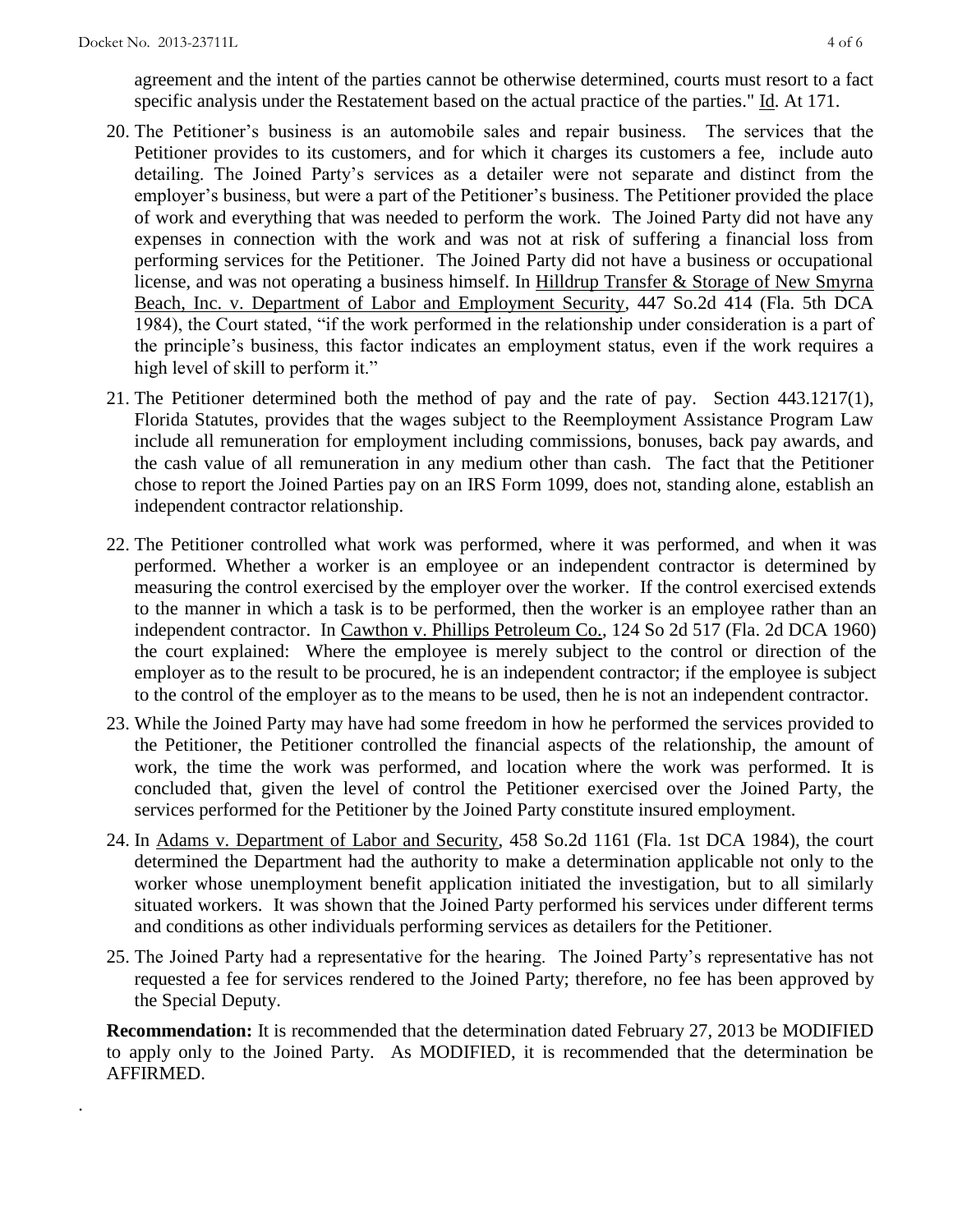$Docket$  No. 2013-23711L  $5$  of 6

Respectfully submitted on June 5, 2013.



NICHOLAS CRONK, Special Deputy Office of Appeals

A party aggrieved by the *Recommended Order* may file written exceptions to the Director at the address shown above within fifteen days of the mailing date of the *Recommended Order*. Any opposing party may file counter exceptions within ten days of the mailing of the original exceptions. A brief in opposition to counter exceptions may be filed within ten days of the mailing of the counter exceptions. Any party initiating such correspondence must send a copy of the correspondence to each party of record and indicate that copies were sent.

Una parte que se vea perjudicada por la *Orden Recomendada* puede registrar excepciones por escrito al Director Designado en la dirección que aparece arriba dentro de quince días a partir de la fecha del envío por correo de la *Orden Recomendada*. Cualquier contraparte puede registrar contra-excepciones dentro de los diez días a partir de la fecha de envió por correo de las excepciones originales. Un sumario en oposición a contra-excepciones puede ser registrado dentro de los diez días a partir de la fecha de envío por correo de las contra-excepciones. Cualquier parte que dé inicio a tal correspondencia debe enviarle una copia de tal correspondencia a cada parte contenida en el registro y señalar que copias fueron remitidas.

Yon pati ke *Lòd Rekòmande* a afekte ka prezante de eksklizyon alekri bay Direktè Adjwen an lan adrès ki parèt anlè a lan yon peryòd kenz jou apati de dat ke *Lòd Rekòmande* a te poste a. Nenpòt pati ki fè opozisyon ka prezante objeksyon a eksklizyon yo lan yon peryòd dis jou apati de lè ke objeksyon a eksklizyon orijinal yo te poste. Yon dosye ki prezante ann opozisyon a objeksyon a eksklizyon yo, ka prezante lan yon peryòd dis jou apati de dat ke objeksyon a eksklizyon yo te poste. Nenpòt pati ki angaje yon korespondans konsa dwe voye yon kopi kourye a bay chak pati ki enplike lan dosye a e endike ke yo te voye kopi yo.

**SHANEDRA Y. BARNES, Special Deputy Clerk June 5, 2013** 

**Date Mailed:**